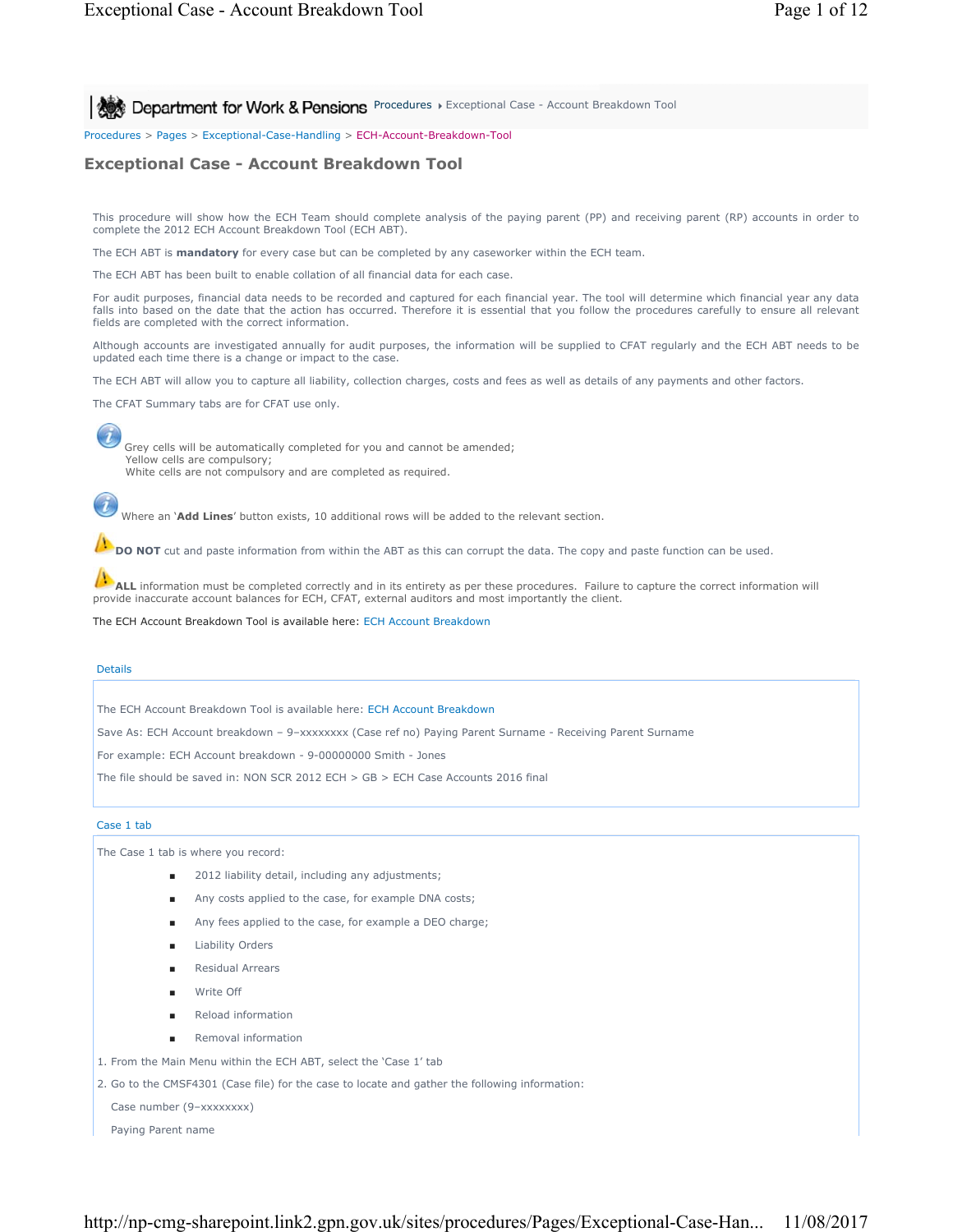Receiving Parent name

Paying Parent Exceptional Case Handling Reference

Receiving Parent Exceptional Case Handling Reference

Complete Division Field (GB / NI)

3. Enter the above information into the relevant sections within the ECH ABT.

4. Go to the 'Case Summary Information Menu' of the CMSF4301 to locate and gather the Effective Date of the case. Enter this into the 'Effective Date of Case' field on the ECH ABT.

## **Liability Calculations**

Within the Case 1 tab there is a section titled 'Liability Calculations'. This section is where you record liability calculation information. This does not include collection charges, this information is recorded on the 'Collection Charges' tab.

1. Go to the CMSF4301 and CMSF4300 for the case to locate the required information.

2. Locate the reason for the calculation, for example 'Initial'. Use the drop down within the 'Calc Reason' column of the ECH ABT to record this.

3. The first entry within the 'Effective Date' column of the ECH ABT will be populated for you if you have correctly completed previous steps. For all other liability calculations locate the effective date from the CMSF4301 and enter it into the relevant row.

4. Locate the 'Calculation Date' from the CMSF4301 and enter into the 'Calculation Date' column of the ECH ABT.

5. Take the Receiving Parents weekly liability from the 'Calculation Details > PP/RP Charging' tab of the CMSF4300 and enter into the 'RP Weekly' column of the ECH ABT.

6. Take the Paying Parents weekly liability from the 'Calculation Details > PP/RP Charging' tab of the CMSF4300 and enter into the 'PP Weekly' column of the ECH ABT. The PP weekly figure will include all cases in the case group and is for information only.

The daily rate will automatically calculate for you when the RP weekly amount has been entered.

7. The 'Completed By' column on the ECH ABT is where you record the ECH team member name that completed the liability calculation decision.

8. Repeat steps 2 – 7 until all liability calculation decisions complete.

## **Liability Calculations – Adjustments**

This section is where you record any adjustments to liability. Adjustments to liability occur when the liability is calculated on a date later than the effective date.



As the new calculation has been performed on the same day as the effective date, the financial accounts can start accruing at the correct rate from the effective date. This means that there are no adjustments to the previous liability

Calculation effective date and calculation performed date do not match

As the calculation has been performed on a date other than the effective date, the new liability is only accruing in the financial accounts from the calculation date. Anything between the effective date and the calculation date should have been amended, or 'adjusted' to reflect the new liability.

For example:

Current liability £50.00

New calculation completed on 01/08/2015

Effective date for new liability is 01/03/2015

New liability is £40.00

We can't tell the ECH ABT the new liability of £40.00 until the date that we have calculated it (01/08/2015). We can't impact any financial accounts until 01/08/2015.

However, we know that the effective date for this change is 01/03/2015.

Between the 01/03/2015 (effective date) and the 31/07/2015 (day before the new calculation date) the ECH ABT will have correctly recorded the liability at the old rate of £50.00.

For this period we need to 'adjust' the £50.00 to the £40.00

For any Liability Calculation that you have entered in the 'Liability Calculations' section, where the Calculation Date and the Effective Date differ, adjustment information MUST be recorded.

1. Record the Effective Date

2. Record the Calculation Date;3. Record the End Date for the adjustment period (see below);

4. Record the Previous Weekly Liability

(If it is the first liability calculation e.g. Initial, this will be £0.00);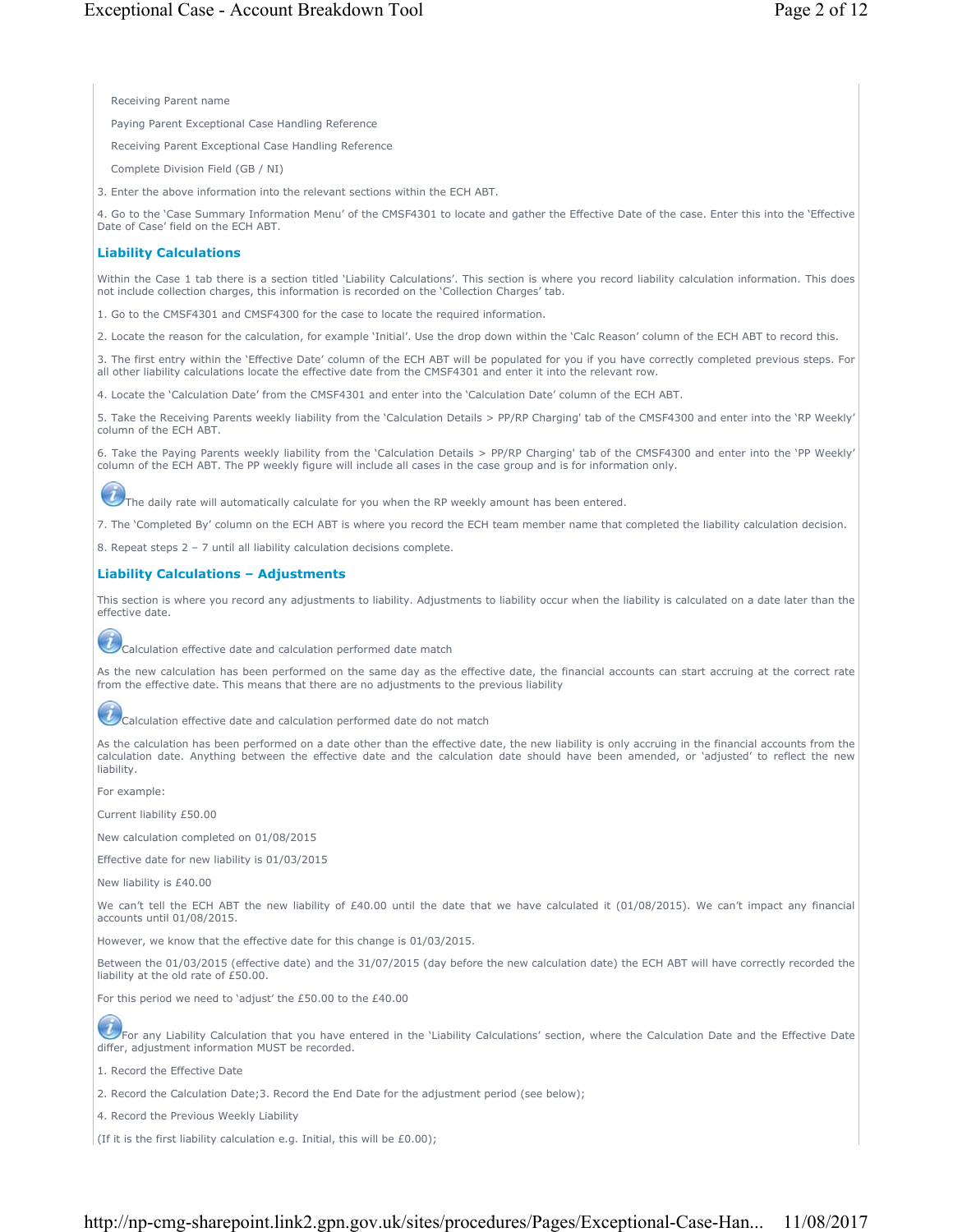# Exceptional Case - Account Breakdown Tool Page 3 of 12

5. Record the New Weekly Liability;

6. Select the Service Type (either C&C or MD) regardless of whether the period is pre or post 11/08/2014.

The End Date will be the Calculation Date if the effective date is not prior to any other effective dates. If your effective date does go prior to other effective dates, you will need to consider whether separate adjustments are required, in which case the end date will be the effective date of the next change recorded.

For example:

| <b>LIABILITY CALCULATIONS</b> |                                                                                                                                       |            |        |        |       |            |  |  |  |
|-------------------------------|---------------------------------------------------------------------------------------------------------------------------------------|------------|--------|--------|-------|------------|--|--|--|
| <b>Calc Reason</b>            | <b>RP</b><br>Calculation<br>PP weekly<br><b>Daily</b><br><b>Effective</b><br>Weekly<br>Liability<br>Rate<br>Date<br>Date<br>Liability |            |        |        |       |            |  |  |  |
| Initial                       | 01/04/2012                                                                                                                            | 01/02/2013 | £49.00 | £49.00 | £7.00 | Joe Bloggs |  |  |  |
| <b>Annual Review</b>          | 01/04/2013                                                                                                                            | 01/04/2013 | £49.00 | £49.00 | £7.00 | Joe Bloggs |  |  |  |
| Income                        | 16/05/2013                                                                                                                            | 08/09/2013 | £63.00 | £63.00 | £9.00 | Joe Bloggs |  |  |  |
| On Benefit                    | 08/04/2012                                                                                                                            | 22/10/2013 | £7.00  | £7.00  | £1.00 | Joe Bloggs |  |  |  |

The On Benefit change shown above has an effective date of 08/04/2012. This change therefore impacts on the initial assessment, the Annual Review and the income change.

The adjustments required would be:

1. 08/04/2012 – 15/05/2013 £7.00 to £1.00

2. 16/05/2013 – 21/10/2013 £9.00 to £1.00

 $\overline{u}$ See Procedural Exceptions Diagram 1 for an example of how this information has been entered.

If there has been a change to service type to CC you will need two entries to reflect this. We complete one entry to show the liability coming off as Maintenance Direct and one entry to reflect the liability going on as Collect & Pay.

If you have a backdated change to service type that covers multiple liability periods, each liability period within the change to service type date range will need to be considered as above.

The effective date for a change to MD is equal to the calculation date. Therefore no backdated adjustment would be required.

 $\mathcal{L}% _{0}\left( \mathcal{L}_{1}\right)$ See Procedural Exceptions Diagram 2 for an example of how this information has been entered.

The ECH ABT will automatically calculate the difference between the previous old rate and the new rate. The ECH ABT will calculate the number of days from the effective date (inclusive) to the end date (not inclusive).

The information will then be included in your Total balance as well as reflecting the liability in the correct financial year for CFAT and external audit purposes.

# **Liability Schedule Postings**

The 'Liability Schedule Postings' section is where you record the periods of liability.

This section will provide the information for your Total account balance and the CFAT Summaries.

The CFAT requirement is for financial data to be captured on the date it happened.

Therefore, the start date for your postings will be based on the Calculation Date not the effective date. The gap between the Effective Date and the Calculation Date has already been captured in your adjustments section.

For example:

Effective Date =  $09/02/2014$ 

Calculation Date = 31/03/2014

'Posted Date' entered = 30/03/2014

Next Start Date (automatically calculated) = 31/03/2014

1. The first start date will be populated for you. This comes from your first calculation date in the Liability Calculations section. Any subsequent start dates will automatically update for you based on the 'Posted Date' entered.

2. The column titled 'Posted Date' is either the end date of the calculation (the date before the next Calculation Date as above), todays date (date you are updating the ECH ABT) or the 31/03 of the same financial year as the start date. As the CFAT requirement is to record data within a financial year, each period of liability posting must not cross over the 31/03 of any year.

For example:

Start = 09/02/2014

Posted Date = 08/09/2014

This would need to be split into 2x periods:

First period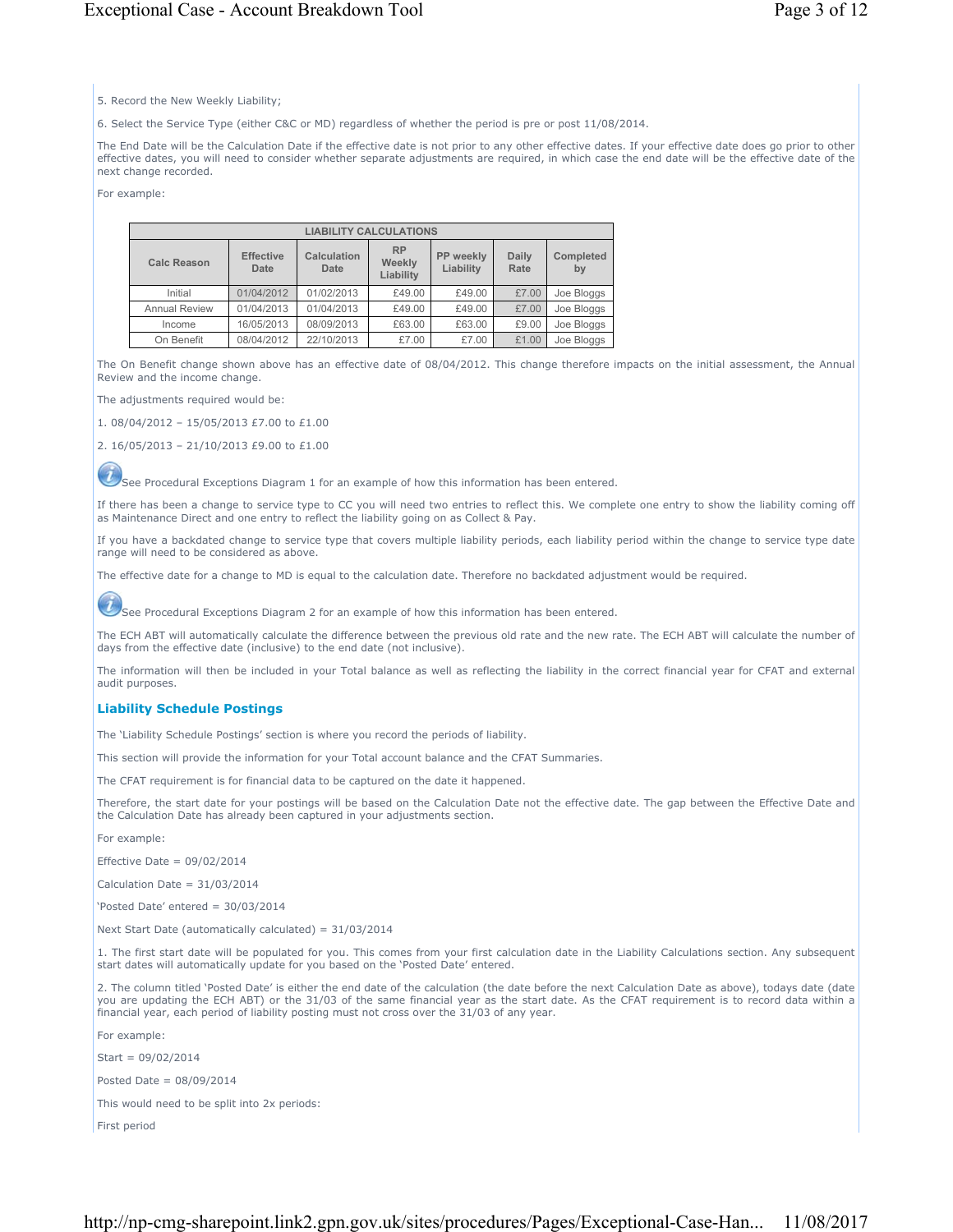Start = 09/02/2014 Posted Date = 31/03/2014

Second period

Start = 01/04/2014

Posted Date = 08/09/2014

 $\mathcal{\mathcal{L}}$  See Procedural Exceptions for an example of where this information has been entered.

3. Enter the weekly liability that was in place.

4. Select the appropriate Service Type (either C&C or MD) regardless of whether the period is pre or post 11/08/2014.

The 'Rolling Balance' will only include periods included in this section. It does not consider the adjustments. For a overall balance the 'Totals' tab should be used.

5. Save the ECH ABT.

# **Costs**

If any costs have been applied to the case these need to be entered into the 'Costs (DNA)' section of the Case 1 tab.

1. Enter the date that the cost was applied. This can be found on the CMSF4301.

2. Select 'DNA' from the drop down option in the 'Type' column.

3. Enter the amount applied. This can be found on the CMSF4301.

4. If any of this applied cost was suspended, enter the amount that has been suspended in the 'suspended' column.

## **Fees**

If any Fees have been applied to the case these need to be entered into the 'Fees (Enforcement)' section of the Case 1 tab.

1. Enter the date that the fee was applied. This can be found on the CMSF4301.

2. Select the relevant fee from the drop down options in the 'Type' column.

3. Enter the amount applied. This can be found on the CMSF4301.

4. If any of this applied fee was suspended, enter the amount that has been suspended in the 'suspended' column.

# **Liability Orders**

If any Liability Orders exist on the case these need to be entered into the 'Liability Orders' section of the Case 1 tab.

1. Enter the Liability Order Reference Number. This will be provided by Enforcement.

2. Enter the amount that the Liability Order is in place for in the 'LO Amount' column.

- 3. Update the column titled 'Fully Satisfied' to 'No'.
- 4. Enter the amount paid against the Liability Order.

5. Once the Liability Order has been fully satisfied, update the column titled 'Fully Satisfied' to 'Yes'

If a Liability Order has been entered, and has not yet been satisfied, a warning message will appear when you enter the Payments tab to highlight that you need to consider the Liability Order when allocating payment.

# **Residual Arrears**

If any Residual Arrears have transitioned these need to be entered into the 'Residual Arrears' section of the Case 1 tab.

- 1. Select the 'Due Type' as either 'RP' or 'SOS'.
- 2. Enter the date that the residual debt is being added in the 'Date Added' column.
- 3. Enter the amount of the Residual debt.
- 4. If any of the residual debt is suspended, enter the amount that has been suspended in the 'suspended' column.

# **Write Off**

If any amount has been Written Off, this needs to be recorded in the 'Write Off' section of the Case 1 tab.

- 1. Select the 'Due Type' as relevant to the debt being written off.
- 2. Enter the date that the write off action has taken place in the 'Date Added' column.
- 3. Enter the amount that has been written off.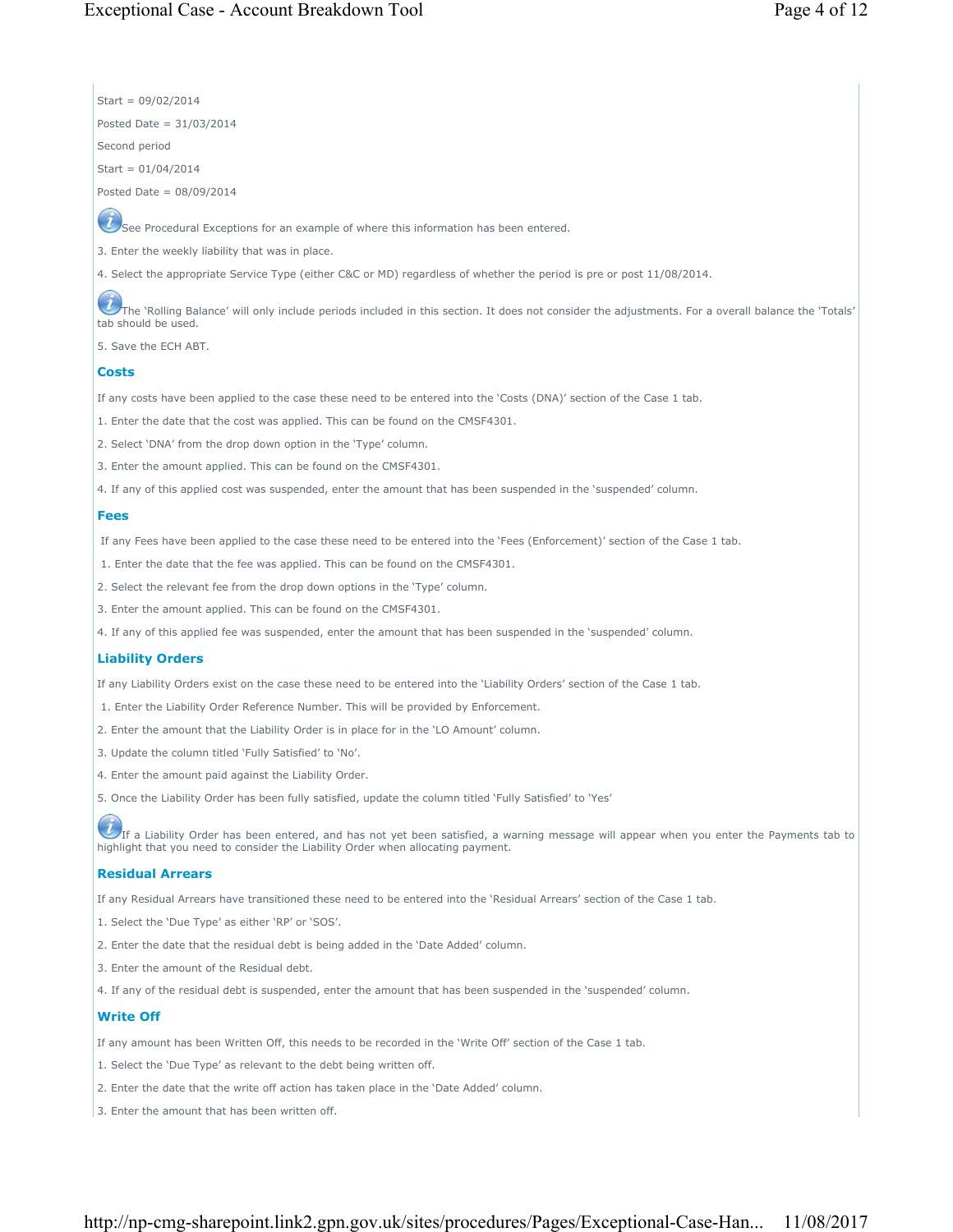4. If the Due Type is 'PP' (OGM owed to the RP) you also need to include the information on the 'Admin Drawdown and Recovery' tab. See Procedural Exceptions for more information.

# **2012 Debt Removed**

When a case has already been built onto the 2012 Siebel system, and then it is determined that the case needs to be managed clerically, any debt balances are removed from the 2012 system and added to the ECH ABT.

- 1. Select the 'Due Type' as relevant to the debt being transferred.
- 2. Enter the date that the action has taken place in the 'Date Actioned' column.

3. Enter the amount that has been transferred.

# **2012 Debt Reloaded**

Reload is a term used for the process of removing the case from ECH and putting it back onto the 2012 Siebel system. When reload action takes place the financial accounts need to be brought up to date and any balances transferred to 2012.

- 1. Select the 'Due Type' as relevant to the debt being transferred.
- 2. Enter the date that the action has taken place in the 'Date Actioned' column.
- 3. Enter the amount that has been transferred.
- 4. Save the ECH ABT.

# Collection Charges

From the Main Menu select the 'Collection Charges' tab.

The Collection Charges tab is where you record all collection charges. Collect & Pay and Maintenance Direct collection charges are entered.

**C**Remember that charging only came into place from the 11/08/2014.

The entry will not be considered unless a service type is provided.

The **Case 1** tab contains two buttons: '**Transfer Postings'** and '**Transfer Adjs'**.

**Transfer Postings** will copy all of the dates, weekly liabilities and the service type entered in your Liability Postings section, of the case 1 tab, and enter them into the relevant section within the Collection Charges tab.

**Transfer Adjs** will copy the relevant information from the Liability Calculation – Adjustment section, of the case 1 tab, into the adjustment section on the Collection Charges tab.

The use of either button will directly take you into the **Collection Charges** tab.

1. From the Main Menu within the ECH ABT, select the '**Case 1'** tab

- 2. Select the '**Transfer Postings'** button
- 3. Go back to the Main Menu > Case 1 tab
- 4. Select the '**Transfer Adjs'** button

5. If you have periods that are prior to 11/08/2014, change the Service Type for each Collection Charge entry, both in the '**PP Charges'** section and in the '**Liability Calculation – Adjustments'** section to '**PRE 11/08/2014'**.

If the posting is for a period prior to 11/08/2014 use the service type of '**PRE 11/08/2014'**. **Note**: if the 11/08/2014 falls within a date range, you will need to amend the dates used. For example, the date range 01/05/2014 – 01/10/2015 would need to be split as shown below:

| <b>PP CHARGES</b> |                       |      |                     |                                      |                      |                     |                                   |                                                                                            |
|-------------------|-----------------------|------|---------------------|--------------------------------------|----------------------|---------------------|-----------------------------------|--------------------------------------------------------------------------------------------|
| <b>Start</b>      | <b>Posted</b><br>Date | Days | Weekly<br>Liability | Daily<br><b>Collection</b><br>Charge | Amount<br><b>Due</b> | <b>Service Type</b> | <b>Suspended</b><br><b>Amount</b> | 6. The balances will automatically update for<br><b>VOU</b>                                |
| 01/05/2014        | 10/08/2014            | 102  | £1.00               | £0.03                                | £3.06                | PRE 11/08/2014      |                                   | collection charges have been<br>- If<br>anv<br>the amount in<br>the<br>suspended,<br>enter |
| 11/08/2014        | 01/10/2015            | 52   | £1.00               | £0.03                                | £1.56                | C&C                 |                                   | 'Suspended Amount' column. Which row you                                                   |
| 02/10/2015        |                       |      |                     |                                      |                      |                     |                                   | use has no impact                                                                          |

8. **Save** the ECH ABT.

Payments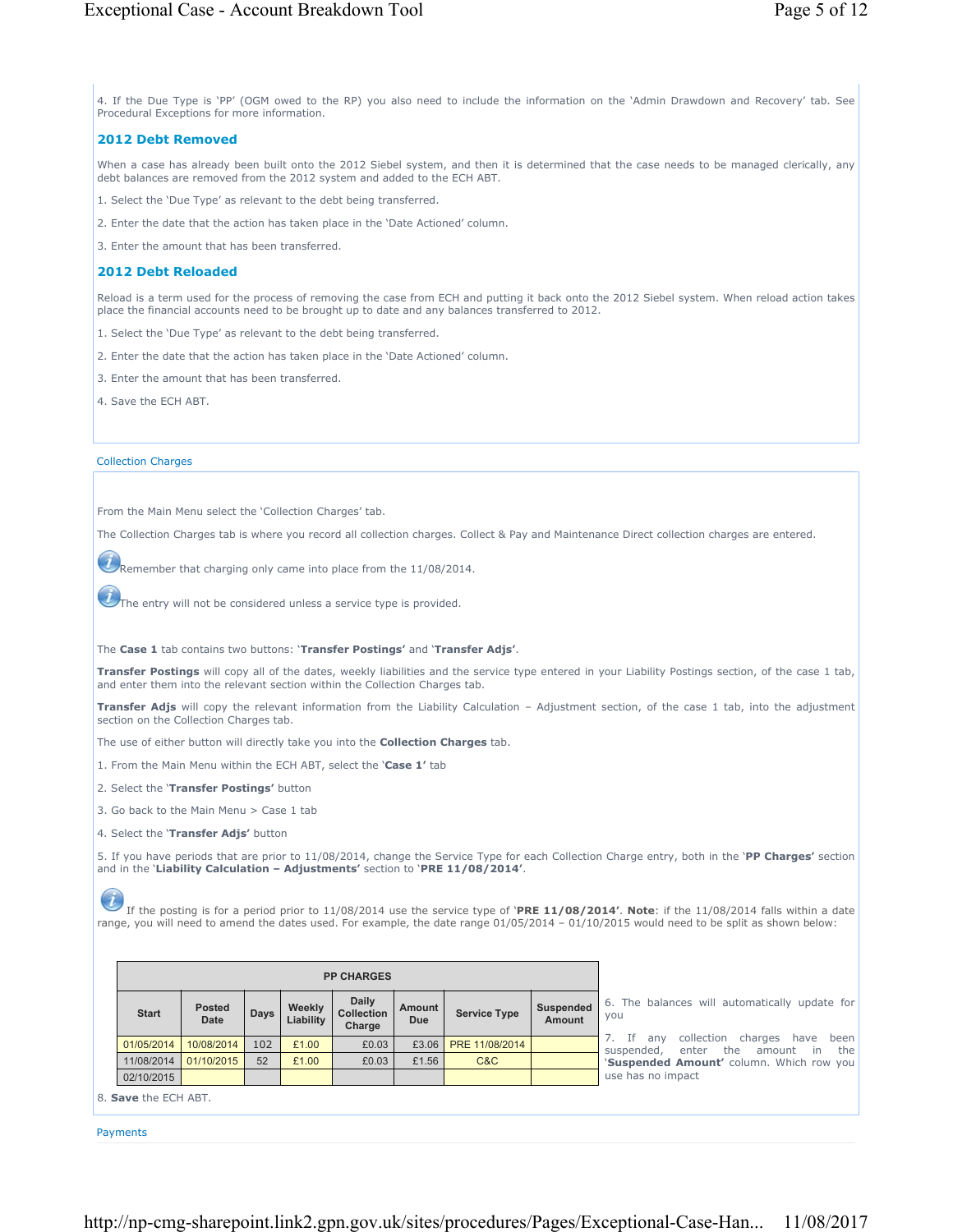$\dot{\mathcal{D}}$ Prior to allocating any payment check the payment schedule and also consider if a Liability Order exists.

## 1. From the Main Menu select the '**Payments**' tab

The Payments tab is where you enter any and all payment information. This includes Direct Pay payments, Voluntary Payments, DEO's etc as well as any refunds or reimbursements, unpaid receipts and reversed payments.

This tab contains a section to record details relating to the Paying Parent, and a section to record payment information for the Receiving Parent.

The 'Description' column must be updated for any of the information to pull through into the CFAT Summaries.

2. From the Main Menu select the '**Payments'** tab.

3. Go to the Case Summary Notes within the CMSF4301

# **Paying Parent**

4. Enter the '**Payment Reference**' from the payment file. There will be no payment reference for MD payments.

Each Calc and Collect payment has its own payment file that is individually recorded in the case notes.

5. Enter the '**Description'** of the payment. This is the payment type for example, DEO, FSP, and Direct Pay (FSP = Standing Order)

6. Enter the '**Transaction Date'**

If the payment is a **Direct Pay payment**, enter the scheduled payment date. If the payment is a **cash payment** received by us, enter the banked receipt date from the payment file.

7. Enter the '**Credit Amount'**. This is the amount that has been paid.

### **Receiving Parent**

8. The '**Transaction Date**' for the Receiving Parent will be the schedule payment date if it is a Direct Pay payment or the date of the email sent to CFAT for payment allocation if it is a cash receipt.

9. On the same row, allocate the receipt by entering the relevant amount in the appropriate field. The **'Payment Amount Issued (exc MD for CC liability)**' does not include any MD payment allocated to Collect & Pay liability.

For example:

We issue a payment to the Receiving Parent for £200.00. £100.00 of this is for MD OGM and £100.00 is for arrears built up when the case was Collect & Pay. In this scenario £100.00 would go in each box to total £200.00.

Please note that if nothing has been allocated to a field you can leave it blank.

10. **Save** the ECH ABT

See Procedural Exceptions for an explanation of each column.

The 'Unallocated' column will reduce as you allocate the payment. Anything remaining in here is a cash balance.

### **Payment Reverse**

If a payment has been reversed or unpaid, regardless of the payment method, the payments tab needs to be updated to allow correct accounting in both the Totals and CFAT Summary tabs

- 1. Locate the payment that needs to be reversed.
- 2. Enter the amount in the '**Payment reversed/unpaid**' column for the PP

3. A date must be entered in the '**Payment reversed/unpaid date**' column. This is the date the action has been taken

4. Enter the amount in the '**Total Payment reversed/unpaid**' for the RP

If it is an MD partial payment, enter a new entry for the actual amount paid using the action date as the transaction date.

### **MD payments satisfying CC OGM/Collection Charge**

When a case changes from Calc & Collect to Direct Pay, any unsatisfied Calc & Collect liability and its associated collection charge remains on the case as unsatisfied.

New Direct Pay liability is shown alongside a notional collection charge which is auto-satisfied immediately and not included in the Promise to Pay schedule.

A new DP Promise to Pay schedule is established up to Annual Review date. This Direct Pay P2P schedule includes all Direct Pay liability due up to the Annual Review date and also any outstanding Calc & Collect child maintenance liability.

When direct payments are (assumed) paid they satisfy a) any outstanding DP liability and then b) any outstanding Calc & Collect child maintenance. If outstanding Calc & Collect child maintenance is now satisfied by a Direct Payment, the associated collection charge is no longer due. The Paying Parent has 'saved' these collection charges because he has now paid the associated Calc & Collect liability directly.1. Enter the Direct Payment as described in steps 1 - 9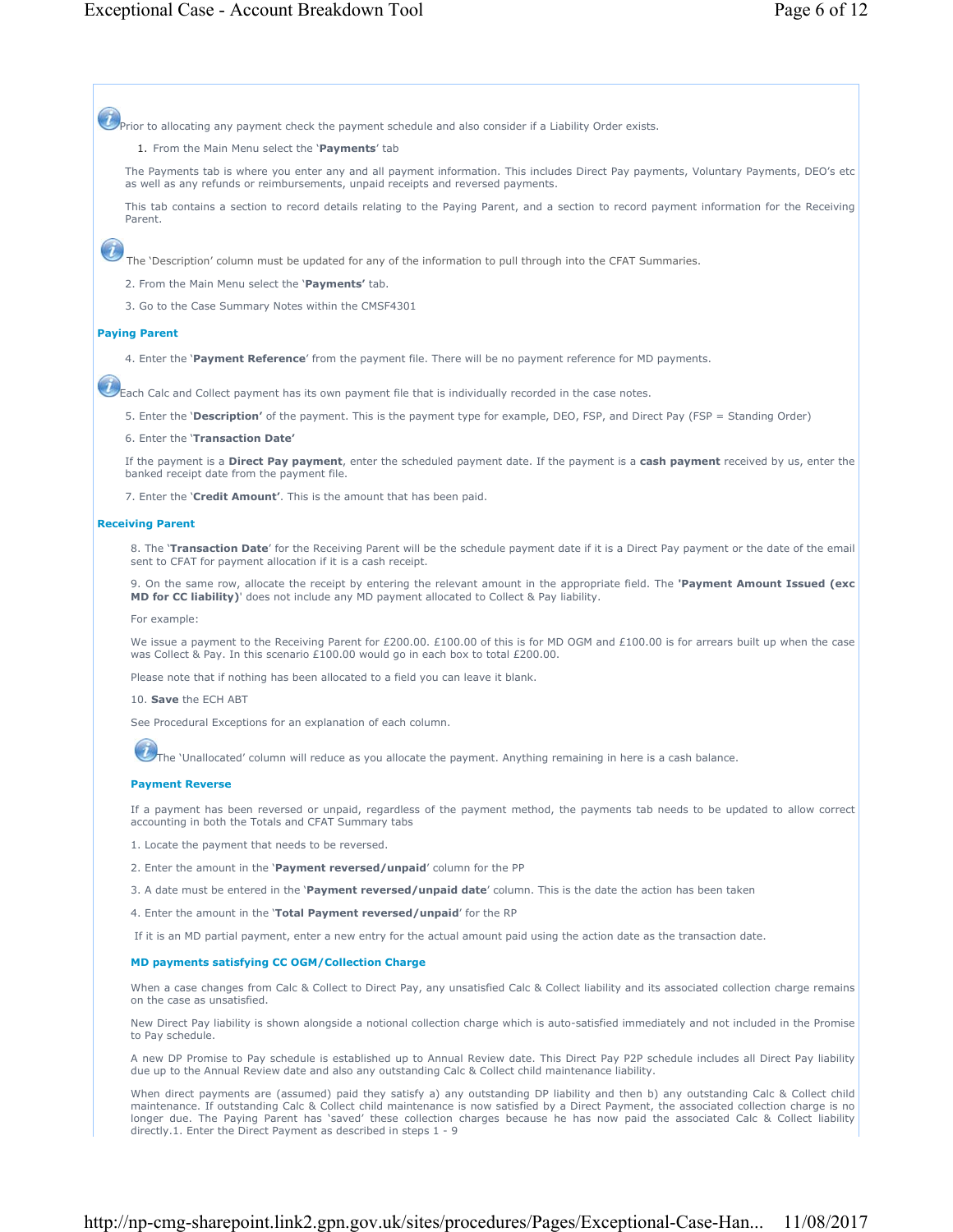2. Determine the amount that has been paid to the Receiving Parent for Calc & Collect arrears

3. Enter this figure into the '**MD Payment issued – CC Liability**' field on the RP side

4. Gather and enter the amount from the ECH calculated payment schedule

5. Enter the amount in the '**MD Satisfying CC Charges**' field on the PP side.

**Save** the ECH ABT

## Admin Drawdown and Recovery

Admin Drawdown is the process of taking money out of the CMG's bank account. This action can be required for a number of reasons including Consolatory Payments, Refunds of Application Fees etc.

Admin Drawdowns are also completed for other reasons including Reimbursements and Advance Payment of Maintenance. In these scenarios the amount needs to be recovered back to the Admin pot from either the Receiving Parent or the Paying Parent.

Below is the full list of reasons for Admin Drawdown:

| <b>Admin Drawdown (Collection Charges NRP)</b>        |
|-------------------------------------------------------|
| <b>Admin Drawdown (Collection Charges PWC)</b>        |
| <b>Advanced Payment Maintenance</b>                   |
| <b>Application Fee Refund - Financial Redress NRP</b> |
| <b>Application Fee Refund - Financial Redress PWC</b> |
| <b>Chargeback</b>                                     |
| <b>Collection Charges - Financial Redress NRP</b>     |
| <b>Collection Charges - Financial Redress PWC</b>     |
| <b>Compensation - Consolatory NRP</b>                 |
| <b>Compensation - Consolatory PWC</b>                 |
| <b>Compensation - Financial Redress NRP</b>           |
| <b>Compensation - Financial Redress PWC</b>           |
| <b>Incorrect Assignment Error</b>                     |
| <b>JCP Recovery</b>                                   |
| <b>NSP from Admin - DNA Refund</b>                    |
| NSP from Admin - NRP Refund                           |
| NSP from Admin - Other                                |
| <b>PWC Overdraft</b>                                  |
| <b>PWC Write Off</b>                                  |
| <b>Returned Cheque</b>                                |

The possible reasons for Admin Recovery include:

| Admin drawdown - fully repaid |  |
|-------------------------------|--|
| Chargeback                    |  |
| <b>DNA Costs</b>              |  |
| <b>Drawdown error</b>         |  |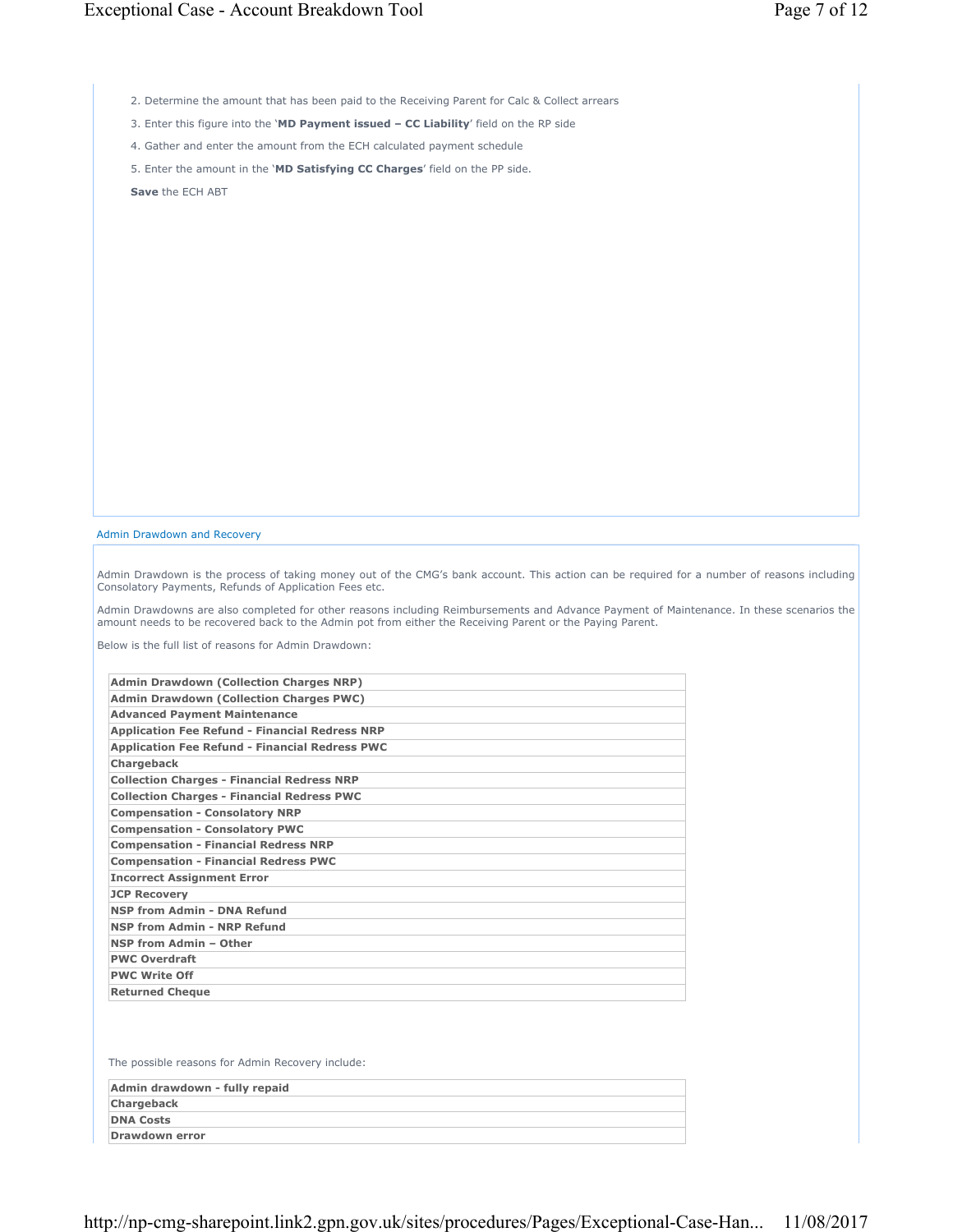| <b>JCP Recovery</b>             |                 | <b>Incorrect Assignment Error</b> |                            |                       |                                            |                                                                                        |                           |                                                                                                                                                                                                                                                                                                                                                    |
|---------------------------------|-----------------|-----------------------------------|----------------------------|-----------------------|--------------------------------------------|----------------------------------------------------------------------------------------|---------------------------|----------------------------------------------------------------------------------------------------------------------------------------------------------------------------------------------------------------------------------------------------------------------------------------------------------------------------------------------------|
| <b>NSP from Admin</b>           |                 |                                   |                            |                       |                                            |                                                                                        |                           |                                                                                                                                                                                                                                                                                                                                                    |
| <b>PWC OD</b>                   |                 |                                   |                            |                       |                                            |                                                                                        |                           |                                                                                                                                                                                                                                                                                                                                                    |
|                                 |                 |                                   |                            |                       |                                            |                                                                                        |                           | If any admin drawdown or recovery action has taken place it needs to be recorded on the ECH ABT.                                                                                                                                                                                                                                                   |
|                                 |                 |                                   |                            |                       |                                            |                                                                                        |                           | 1. From the Main Menu within the ECH ABT, select the 'Admin Drawdown and Recovery' tab                                                                                                                                                                                                                                                             |
| <b>Admin Draw Downs</b>         |                 |                                   |                            |                       |                                            |                                                                                        |                           |                                                                                                                                                                                                                                                                                                                                                    |
|                                 |                 |                                   |                            |                       |                                            |                                                                                        |                           | 1. Use the dropdown in the 'RP/PP' column to enter whether the admin drawdown went to the RP or PP account                                                                                                                                                                                                                                         |
|                                 |                 |                                   |                            |                       |                                            | 2. Use the dropdown in the 'Description' column to enter the relevant draw down reason |                           |                                                                                                                                                                                                                                                                                                                                                    |
|                                 |                 | 3. Enter the 'Transaction Date'   |                            |                       |                                            |                                                                                        |                           |                                                                                                                                                                                                                                                                                                                                                    |
| 4. Enter the amount.            |                 |                                   |                            |                       |                                            |                                                                                        |                           |                                                                                                                                                                                                                                                                                                                                                    |
| <b>Recoveries</b>               |                 |                                   |                            |                       |                                            |                                                                                        |                           |                                                                                                                                                                                                                                                                                                                                                    |
|                                 |                 |                                   |                            |                       |                                            |                                                                                        |                           | 1. Use the dropdown in the 'RP/PP' column to enter whether the Recovery is from the RP or PP account.                                                                                                                                                                                                                                              |
|                                 |                 |                                   |                            |                       |                                            | 2. Use the dropdown in the 'Description' column to enter the relevant recovery reason. |                           |                                                                                                                                                                                                                                                                                                                                                    |
|                                 |                 | 3. Enter the 'Transaction Date'   |                            |                       |                                            |                                                                                        |                           |                                                                                                                                                                                                                                                                                                                                                    |
| 4. Enter the amount             |                 |                                   |                            |                       |                                            |                                                                                        |                           |                                                                                                                                                                                                                                                                                                                                                    |
|                                 |                 |                                   |                            |                       |                                            |                                                                                        |                           |                                                                                                                                                                                                                                                                                                                                                    |
|                                 |                 |                                   |                            |                       |                                            |                                                                                        |                           | For more specific guidance on each Drawdown and Recovery type see Procedural Exceptions.                                                                                                                                                                                                                                                           |
|                                 |                 |                                   |                            |                       |                                            |                                                                                        |                           |                                                                                                                                                                                                                                                                                                                                                    |
| <b>Totals Tab</b>               |                 |                                   |                            |                       |                                            |                                                                                        |                           | The Totals tab will automatically collate, and populate, with all of the information you have entered.<br>The Comments box can be used if you need to make reference to anything or feel further explanation may be beneficial in the future.<br>Please note that the write off section should be referred to when considering elemental balances. |
|                                 |                 |                                   |                            |                       |                                            |                                                                                        |                           |                                                                                                                                                                                                                                                                                                                                                    |
| Diagram 1 and 2<br>Diagram 1    |                 |                                   |                            |                       |                                            |                                                                                        |                           |                                                                                                                                                                                                                                                                                                                                                    |
|                                 |                 |                                   |                            |                       | <b>LIABILITY CALCULATIONS</b>              |                                                                                        |                           |                                                                                                                                                                                                                                                                                                                                                    |
| <b>Calc Reason</b>              |                 | <b>Effective</b><br><b>Date</b>   | Calculation<br><b>Date</b> |                       | <b>RP Weekly</b><br>Liability              | <b>PP Weekly</b><br>Liability                                                          | <b>Daily</b><br>Rate      | Completed<br>by                                                                                                                                                                                                                                                                                                                                    |
| Initial<br><b>Annual Review</b> |                 | 01/04/2012<br>01/04/2013          | 01/05/2012<br>01/04/2013   |                       | £49.00<br>£49.00                           | £49.00<br>£49.00                                                                       | £7.00<br>£7.00            | Joe Bloggs                                                                                                                                                                                                                                                                                                                                         |
| Income                          |                 | 16/05/2013                        | 08/09/2013                 |                       | £63.00                                     | £63.00                                                                                 | £9.00                     | Joe Bloggs<br>Joe Bloggs                                                                                                                                                                                                                                                                                                                           |
| On Benefit                      |                 | 08/04/2012                        | 22/10/2013                 |                       | £7.00                                      | £7.00                                                                                  | £1.00                     | Joe Bloggs                                                                                                                                                                                                                                                                                                                                         |
|                                 |                 |                                   |                            |                       | <b>LIABILITY CALCULATION - ADJUSTMENTS</b> |                                                                                        |                           |                                                                                                                                                                                                                                                                                                                                                    |
| <b>Effective</b><br><b>Date</b> | <b>End Date</b> |                                   | Calculation<br><b>Date</b> | Old<br>Weekly<br>Rate | <b>New</b><br>Weekly<br>Rate               | <b>Daily</b><br><b>Difference</b>                                                      | Amount<br><b>Adjusted</b> | <b>Service</b><br><b>Type</b>                                                                                                                                                                                                                                                                                                                      |

16/05/2013 08/09/2013 08/09/2013 £49.00 £63.00 £2.00 £230.00 MD

08/04/2012 15/05/2013 22/10/2013 £49.00 £7.00 -£6.00 -£2,412.00 MD 22/10/2013 22/10/2013 £63.00 £7.00 -£8.00 -£1,264.00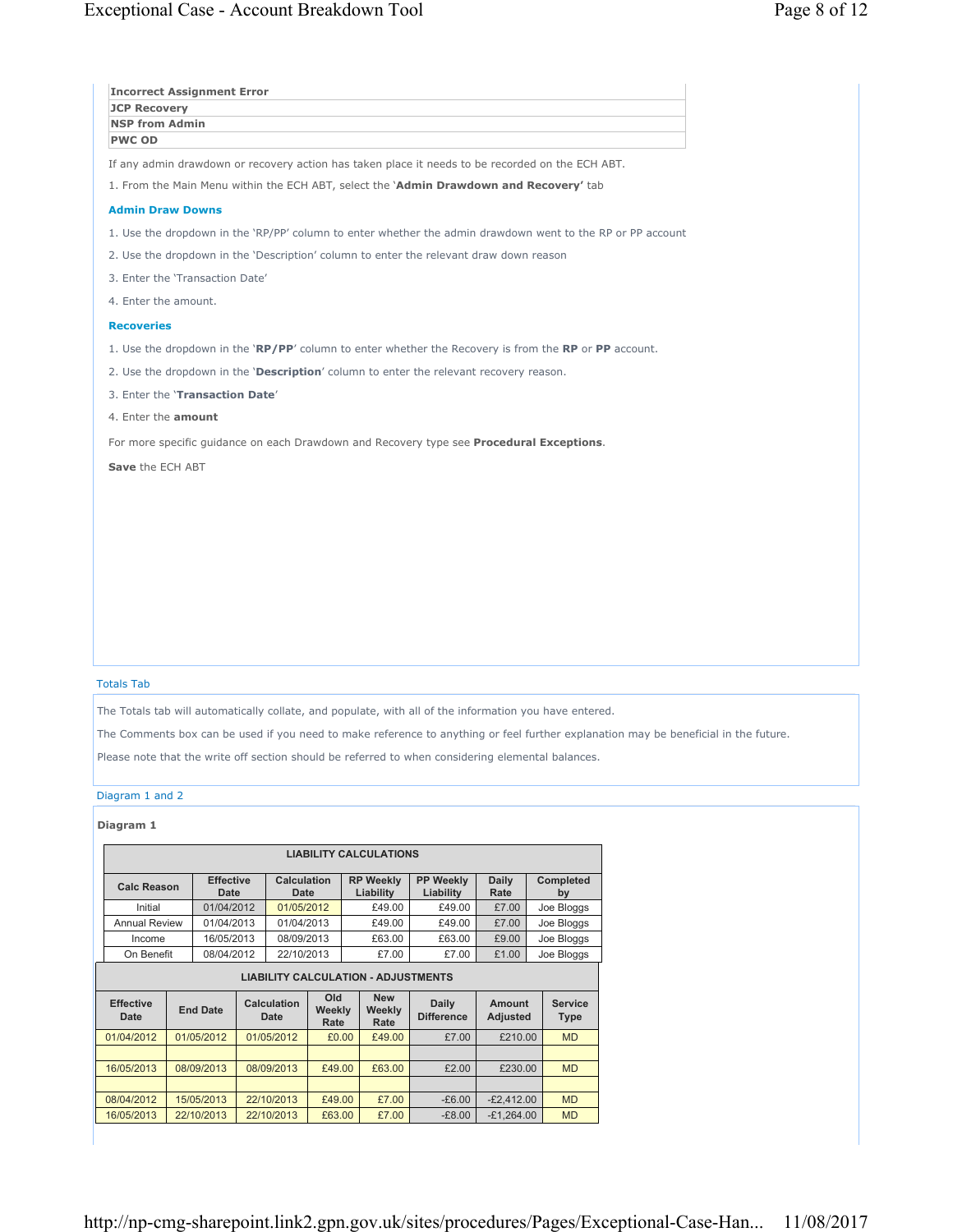| <b>LIABILITY SCHEDULE POSTINGS</b> |                    |      |                     |                   |              |                        |  |  |  |
|------------------------------------|--------------------|------|---------------------|-------------------|--------------|------------------------|--|--|--|
| <b>Start</b>                       | <b>Posted Date</b> | Days | Weekly<br>Liability | <b>Amount Due</b> | Service type | <b>Rolling Balance</b> |  |  |  |
| 01/05/2012                         | 31/03/2013         | 335  | £49.00              | £2,345.00         | <b>MD</b>    | £2,345.00              |  |  |  |
| 01/04/2013                         | 01/04/2013         | 1    | £49.00              | £7.00             | <b>MD</b>    | £2,352.00              |  |  |  |
| 02/04/2013                         | 07/09/2013         | 159  | £49.00              | £1.113.00         | <b>MD</b>    | £3,465.00              |  |  |  |
| 08/09/2013                         | 21/10/2013         | 44   | £63.00              | £396.00           | <b>MD</b>    | £3.861.00              |  |  |  |
| 22/10/2013                         | 31/03/2014         | 161  | £7.00               | £161.00           | <b>MD</b>    | £4.022.00              |  |  |  |
| 01/04/2014                         | 31/03/2015         | 365  | £7.00               | £365.00           | <b>MD</b>    | £4,387.00              |  |  |  |
| 01/04/2015                         | 31/03/2016         | 366  | £7.00               | £366.00           | <b>MD</b>    | £4,753,00              |  |  |  |
| 01/04/2016                         | 21/07/2016         | 112  | £7.00               | £112.00           | <b>MD</b>    | £4,865,00              |  |  |  |
| 22/07/2016                         |                    |      |                     |                   |              |                        |  |  |  |

**Diagram 2**

| <b>LIABILITY CALCULATIONS</b>                                                     |                                                |                     |                               |                        |                      |                 |  |  |  |  |
|-----------------------------------------------------------------------------------|------------------------------------------------|---------------------|-------------------------------|------------------------|----------------------|-----------------|--|--|--|--|
| <b>Calc Reason</b>                                                                | <b>Effective</b><br>Date                       | Calculation<br>Date | <b>RP Weekly</b><br>Liability | PP weekly<br>Liability | <b>Daily</b><br>Rate | Completed<br>by |  |  |  |  |
| Initial                                                                           | 01/04/2012                                     | 01/05/2012          | £49.00                        | £49.00                 | £7.00                | Joe Bloggs      |  |  |  |  |
| <b>Annual Review</b>                                                              | 01/04/2013                                     | 01/04/2013          | £49.00                        | £49.00                 | £7.00                | Joe Bloggs      |  |  |  |  |
| Income                                                                            | 16/05/2013                                     | 08/09/2013          | £63.00                        | £63.00                 | £9.00                | Joe Bloggs      |  |  |  |  |
| On Benefit                                                                        | 08/04/2012                                     | 22/10/2013          | £7.00                         | £7.00                  | £1.00                | Joe Bloggs      |  |  |  |  |
| 10/11/2014<br>18/04/2013<br>£7.00<br>£1.00<br>£7.00<br>Joe Bloggs<br>Change to CC |                                                |                     |                               |                        |                      |                 |  |  |  |  |
|                                                                                   | <b>LIADU ITV CALCULATION</b><br>AD ILIOTRAPHEO |                     |                               |                        |                      |                 |  |  |  |  |

| <b>LIABILITY CALCULATION - ADJUSTMENTS</b> |                 |                     |                      |                             |                            |                           |                               |  |  |  |
|--------------------------------------------|-----------------|---------------------|----------------------|-----------------------------|----------------------------|---------------------------|-------------------------------|--|--|--|
| <b>Effective</b><br>Date                   | <b>End Date</b> | Calculation<br>Date | Old<br>Daily<br>Rate | <b>New</b><br>Daily<br>Rate | Daily<br><b>Difference</b> | Amount<br><b>Adjusted</b> | <b>Service</b><br><b>Type</b> |  |  |  |
| 01/04/2012                                 | 30/04/2012      | 01/05/2012          | £0.00                | £49.00                      | £7.00                      | £210.00                   | <b>MD</b>                     |  |  |  |
|                                            |                 |                     |                      |                             |                            |                           |                               |  |  |  |
| 16/05/2013                                 | 07/09/2013      | 08/09/2013          | £49.00               | £63.00                      | £2.00                      | £230.00                   | <b>MD</b>                     |  |  |  |
|                                            |                 |                     |                      |                             |                            |                           |                               |  |  |  |
| 08/04/2012                                 | 15/05/2013      | 22/10/2013          | £49.00               | £7.00                       | $-E6.00$                   | $-E2412.00$               | <b>MD</b>                     |  |  |  |
| 16/05/2013                                 | 21/10/2013      | 22/10/2013          | £63.00               | £7.00                       | $-E8.00$                   | $-E1264.00$               | <b>MD</b>                     |  |  |  |
|                                            |                 |                     |                      |                             |                            |                           |                               |  |  |  |
| 18/04/2013                                 | 09/11/2014      | 10/11/2014          | £7.00                | £0.00                       | $-£1.00$                   | $-E5.70.00$               | <b>MD</b>                     |  |  |  |
| 18/04/2013                                 | 09/11/2014      | 10/11/2014          | £0.00                | £7.00                       | £1.00                      | £5.70.00                  | C&C                           |  |  |  |

| <b>LIABILITY SCHEDULE POSTINGS</b> |                    |              |                     |               |                        |                        |  |  |
|------------------------------------|--------------------|--------------|---------------------|---------------|------------------------|------------------------|--|--|
| <b>Start</b>                       | <b>Posted Date</b> | Days         | Weekly<br>Liability | Amount<br>Due | <b>Service</b><br>type | <b>Rolling Balance</b> |  |  |
| 01/05/2012                         | 31/03/2013         | 335          | £49.00              | £2,345.00     | <b>MD</b>              | £2,345.00              |  |  |
| 01/04/2013                         | 01/04/2013         | $\mathbf{1}$ | £49.00              | £7.00         | <b>MD</b>              | £2,352.00              |  |  |
| 02/04/2013                         | 07/09/2013         | 159          | £49.00              | £1.113.00     | <b>MD</b>              | £3,465.00              |  |  |
| 08/09/2013                         | 21/10/2013         | 44           | £63.00              | £396.00       | <b>MD</b>              | £3,861.00              |  |  |
| 22/10/2013                         | 31/03/2014         | 161          | £7.00               | £161.00       | <b>MD</b>              | £4.022.00              |  |  |
| 01/04/2014                         | 09/11/2014         | 223          | £7.00               | £223.00       | <b>MD</b>              | £4,245.00              |  |  |
| 10/11/2014                         | 31/03/2015         | 142          | £7.00               | £142.00       | C&C                    | £4.387.00              |  |  |
| 01/04/2015                         | 31/03/2016         | 366          | £7.00               | £366.00       | C&C                    | £4,753.00              |  |  |
| 01/04/2016                         | 21/07/2016         | 112          | £7.00               | £112.00       | C&C                    | £4,865.00              |  |  |
| 22/07/2016                         |                    |              |                     |               |                        |                        |  |  |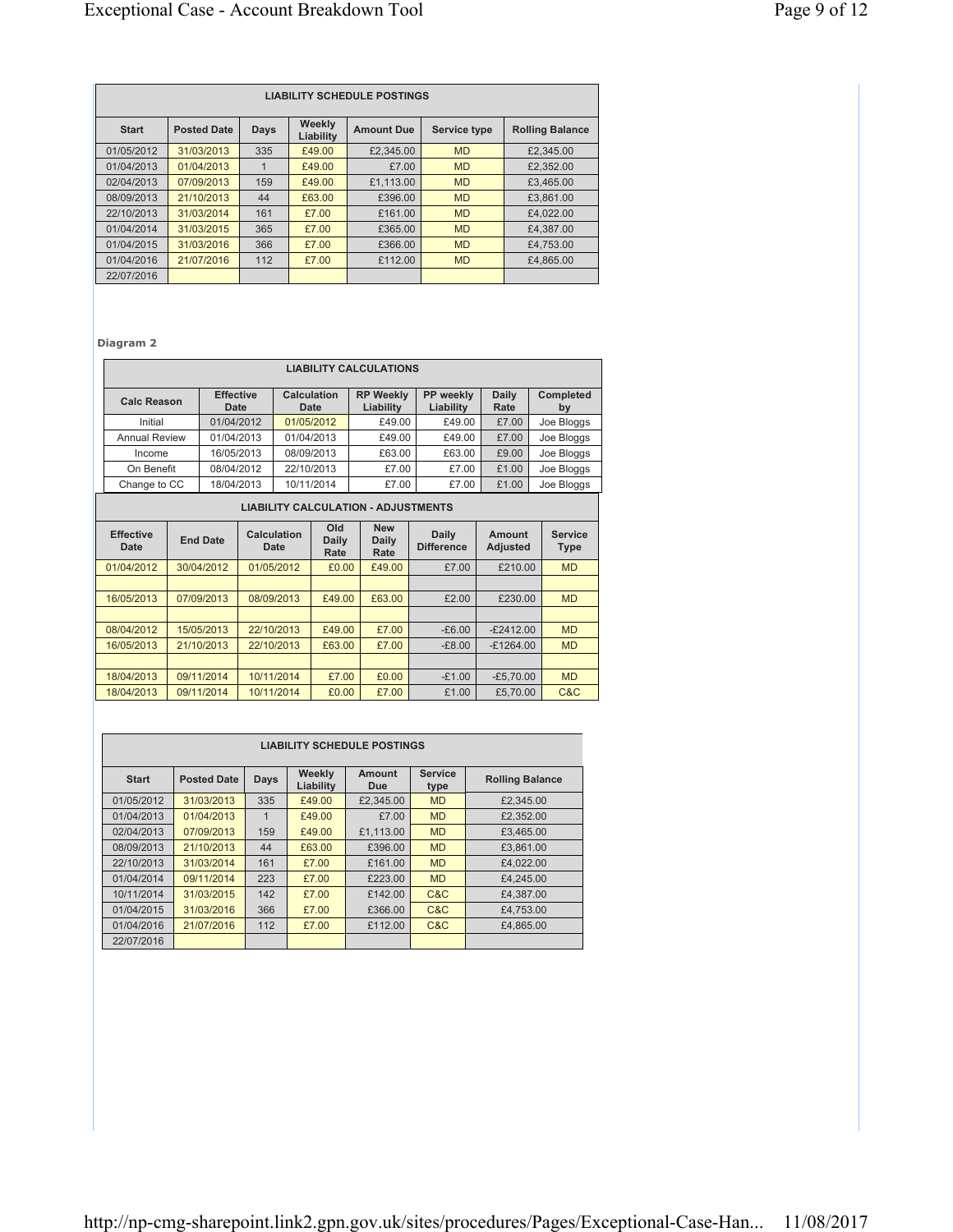Payment Columns

## **Paying Parent**

- 1. **Allocated to Collection Charges** The amount allocated to the Paying Parents Collection Charges
- 2. **MD Satisfying CC Charges** Collect & Pay Collection Charges that have been satisfied because the Paying Parent has now paid the associated On Going Maintenance Arrears by Direct Pay
- 3. **Payment reversed/unpaid** The payment amount that has been reversed or marked as unpaid
- 4. **Payment reversed/unpaid date** The date that the payment was reversed or marked unpaid
- 5. **Payment Issued (Refund)** Refund amount paid to the Paying Parent
- 6. **Allocated to Legacy debt (SofS)** Amount allocated to SofS Legacy debt
- 7. **Allocated to Costs** Amount allocated to any costs applied
- 8. **Allocated to Fees** Amount allocated to any fees applied
- 9. **Allocated to Admin Account** Amount paid by the client as repayment to the Admin Account

### **Receiving Parent**

1. **Payment Amount Issued**

Amount paid to the Receiving Parent for 2012 On Going Maintenance, after fee deducted. This does not include any MD amount issued for CC liability as below).

- 2. **MD Payment Issued CC Liability**
	- Amount paid by Direct Pay that has allocated to Collect & Pay arrears. For example, case was previously Collect & Pay with arrears built up. Receiving Parent asks for the case to be Maintenance Direct which is accepted and a Direct Pay schedule issued which includes the Collect & Pay arrears. As the Direct Pay payment date is met, we need to reflect how much of the payment was for Maintenance Direct OGM and how much for Collect & Pay arrears.
- 3. **Collect & Pay Fee Deducted** The amount deducted for the Receiving Parents Collect & Pay fee
- 4. **Total Payment reversed/unpaid** The payment amount that has been reversed or marked as unpaid
- 5. **Allocated to Legacy debt (RP)** Amount paid to the Receiving Parent for Legacy debt
- 6. **RP Repayment** Amount repaid by the Receiving Parent
- 7. **Allocated to Admin Account** Amount paid by the client as repayment to the Admin Account

Admin Drawdown & Recovery

### **Admin Drawdown**

1. **Admin Drawdown (Collection Charge NRP)**

This is money taken from the Collection Charge pot, because it was incorrectly assigned there, and put into the Paying Parents account.

The amount will sit in the cash balance until it is allocated.

- Enter the amount in the **'Admin Drawdown'** tab;
- Enter the same amount as a transaction in the **'Payments'** tab using the **'Description'** of **'Admin Drawdown'.**
- When allocated/refunded enter as a new transaction with a transaction date of when the allocation/refund action took place.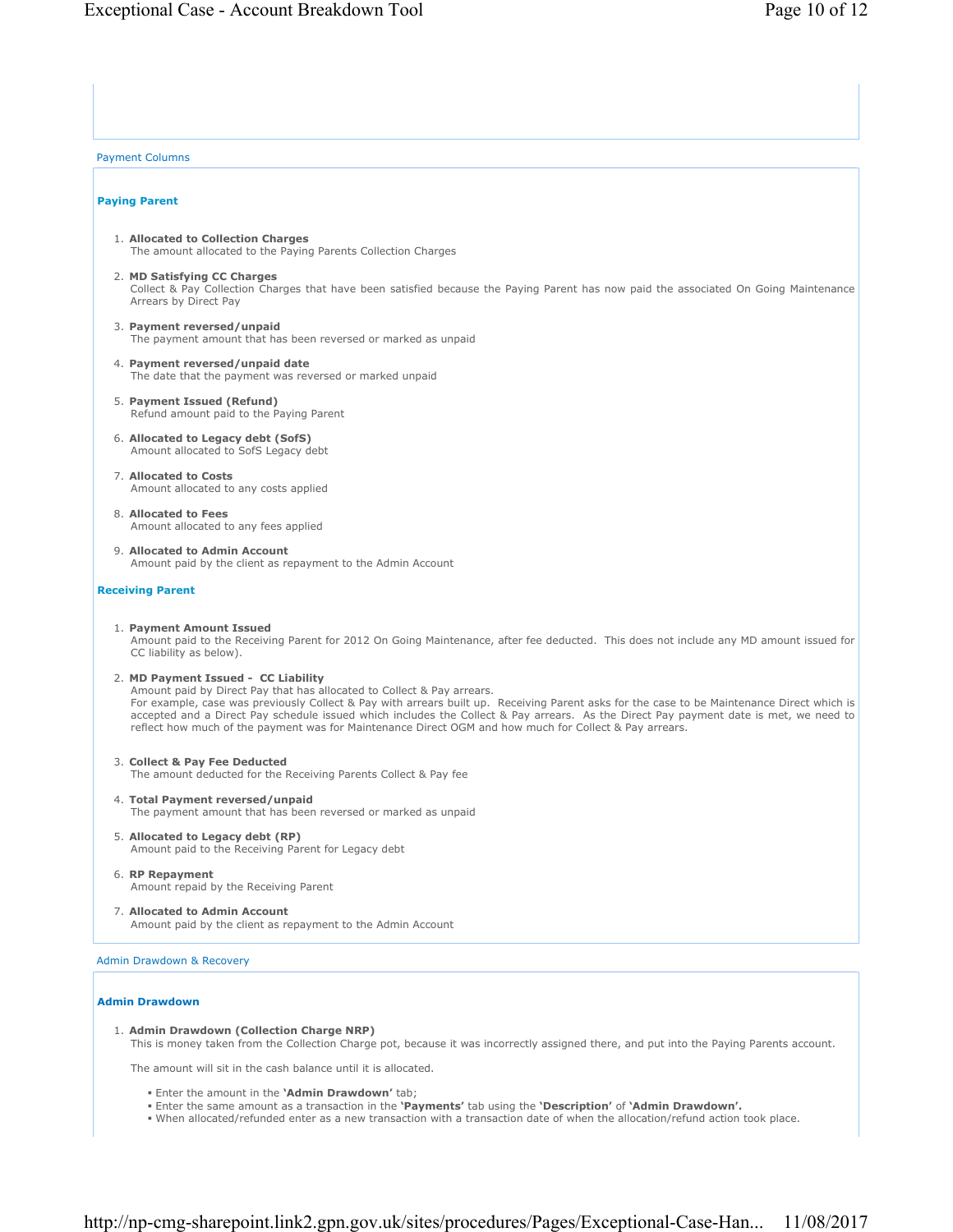#### 2. **Admin Drawdown (Collection Charges PWC)**

This is money taken from the Collection Charge pot, because it was incorrectly assigned there, and put into the Receiving Parents account.

The amount will sit in the cash balance until it is allocated.

- Enter the amount in the **'Admin Drawdown'** tab;
- Enter the same amount as a transaction in the **'Payments'** tab using the **'Description'** of **'Admin Drawdown'.**
- When allocated/refunded enter as a new transaction with a transaction date of when the allocation/refund action took place.

#### 3. **Advanced Payment Maintenance**

If there has been a delay to payment of maintenance because of the CMG action, an Advanced Payment of Maintenance can be considered. This is a payment from the Admin account to the Receiving Parent.

This money is then due to be paid from the Paying Parent back to the Admin account.

Enter the amount in the **'Admin Drawdown'** tab

- 4. **Application Fee Refund Financial Redress NRP**
	- This is a refund to the Paying Parent for any application fee paid

Enter the amount in the **'Admin Drawdown'** tab

- 5. **Application Fee Refund Financial Redress PWC**
	- This is a refund to the Receiving Parent for any application fee paid
		- Enter the amount in the **'Admin Drawdown'** tab

#### 6. **Chargeback**

A Chargeback is when a payment has been received and paid out to the Receiving Parent but then we receive notification that the payment has not been authorised by the Paying Parent.

7. **Collection Charges – Financial Redress NRP** A payment made to compensate a financial loss suffered by a Paying Parent

8. **Collection Charges – Financial Redress PWC**

A payment made to compensate a financial loss suffered by a Receiving Parent

#### 9. **Compensation – Consolatory NRP**

This is money paid to the Paying Parent as compensation. This does not have to be paid back.

Enter the amount in the **'Admin Drawdown'** tab

#### 10. **Compensation – Consolatory PWC**

This is money paid to the Receiving Parent as compensation. This does not have to be paid back.

- Enter the amount in the **'Admin Drawdown'** tab
- 11. **Compensation Financial Redress NRP**

This is money paid to the Receiving Parent as compensation. This does not have to be paid back.

Enter the amount in the **'Admin Drawdown'** tab

#### 12. **Compensation – Financial Redress PWC**

This is money paid to the Receiving Parent as compensation. This does not have to be paid back.

Enter the amount in the **'Admin Drawdown'** tab

### 13. **Incorrect Assignment Error**

This is when a payment is received and allocated to an incorrect Paying Parent, and paid out to an incorrect Receiving Parent.

Money is taken from the Admin Account and put into the correct Paying Parents account to allow payment to the correct Receiving Parent. This action increases the cash balance on the correct case until allocation occurs.

A cost is created on the incorrect account to reflect that the incorrect Paying Parent owes the money back to the Admin Account.

- If you are impacting the correct case:
- Enter the amount in the **'Admin Drawdown'** tab using the **'Description'** of **'Incorrect Assignment Error Correct Case'**;
- Enter the same amount as a transaction in the **'Payments'** tab using the **'Description'** of **'Admin Drawdown'** and reflect the allocation.
- If you are impacting the incorrect case:
- Enter the amount in the **'Admin Drawdown'** tab using the **'Description'** of **'Incorrect Assignment Error Incorrect Case'**;
- Enter **'RP'** in the PP/RP column.
- 14. **JCP Recovery**

Where a Deduction from Benefit has occurred incorrectly the JCP are responsible for refunding the Paying Parent and getting the money back from us. When this occurs, the debt balance will increase as the Paying Parent now owes this money to the Admin Account.

Enter the amount in the **'Admin Drawdown'** tab

### 15. **NSP from Admin – DNA Refund**

If we need to refund any DNA cost that the Paying Parent has made, an Admin Drawdown is completed.